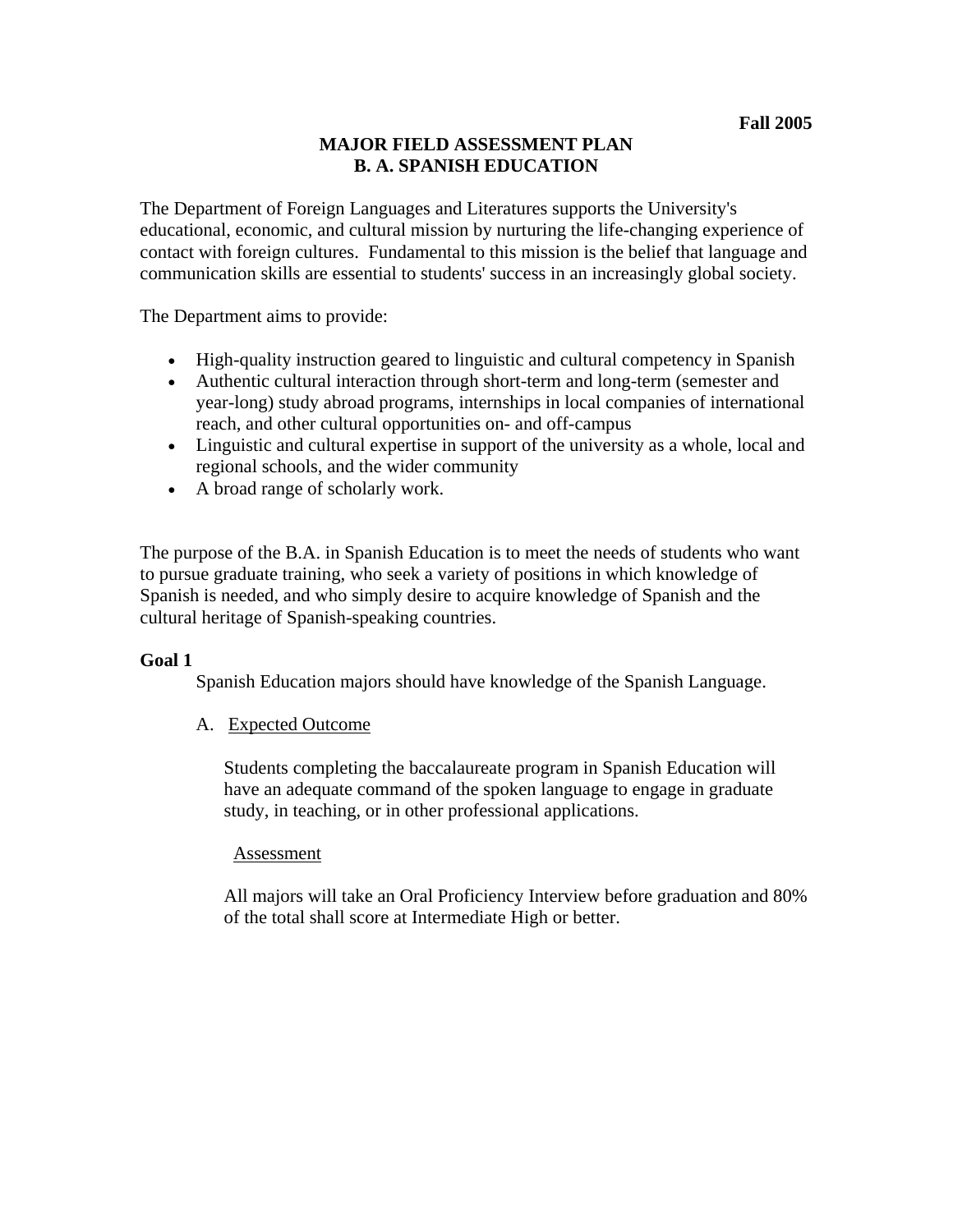B. Expected Outcome

Students completing the baccalaureate program will have adequate knowledge of literary theory, history and culture of Hispanic studies.

### Assessment

Spanish education majors will earn at least a C average in their majors courses.

### **Goal 2**

Spanish Education majors should have experience in applying their knowledge outside of the classroom.

### Expected Outcome

Students completing the baccalaureate program shall have engaged in at least one major immersion experience in the foreign language and culture they are studying.

### Assessment

All majors will receive counseling on study abroad and 80% of total graduates shall take part in programs in Spanish speaking countries, such as Costa Rica or Mexico, the Southeastern Spanish Study Program, or other department approved domestic or foreign immersion programs.

## **Goal 3**

Students will have the necessary skills to teach Spanish.

#### A. Expected Outcome

 Students will be able to demonstrate effective communication skills in the classroom.

#### Assessment

95% of the graduates will score at least a 4.0 on the appropriate indicators of the Student Teacher Evaluation Form.